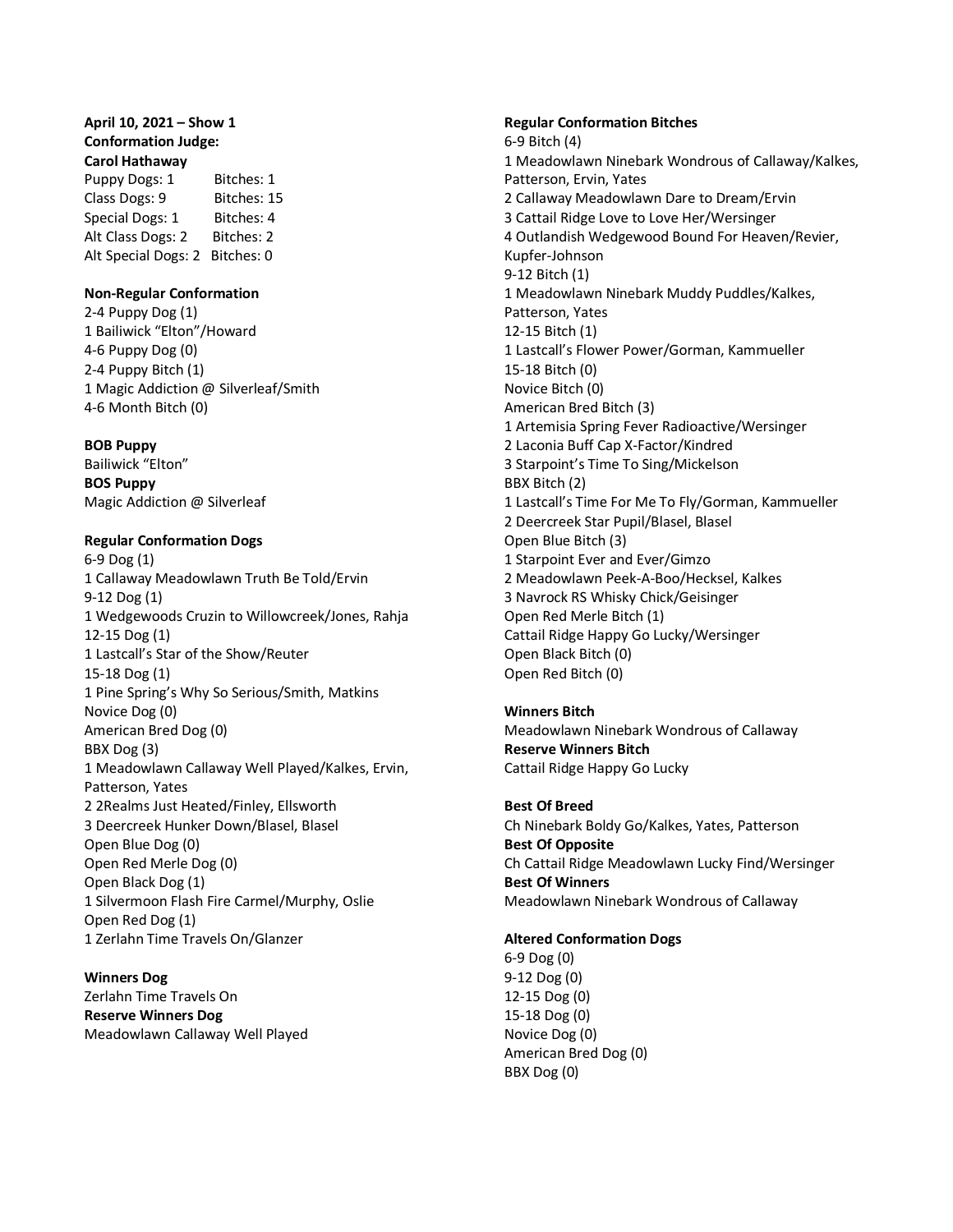Open Blue Dog (2) 1 Windham Hill Into The Blue/Moldenhauer 2 Lastcall's Blue Collar Man/Reuter Open Red Merle Dog (0) Open Black Dog (0) Open Red Dog (0)

**Altered Winners Dog** Windham Hill Into The Blue **Altered Reserve Winners Dog** Lastcall's Blue Collar Man

## **Altered Conformation Bitches**

6-9 Bitch (0) 9-12 Bitch (0) 12-15 Bitch (0) 15-18 Bitch (0) Novice Bitch (0) American Bred Bitch (0) Open Blue Bitch (1) 1 Meadowlawn's Stellar Night/Ervin Open Red Merle Bitch (0) Open Black Bitch (1) 1 WTCH Meadowlawn's Silver Dollar/Kalkes, Patterson Open Red Bitch (0)

**Altered Winners Bitch** WTCH Meadowlawn's Silver Dollar **Altered Reserve Winners Bitch** Meadowlawn's Stellar Night

**Altered Best Of Breed** A-Ch Crystal Winds Maxwell Smart CD RN **Altered Best Of Opposite** WTCH Meadowlawn's Silver Dollar **Altered Best Of Winners** Windham Hill Into The Blue

**Junior Showmanship** PeeWee 0-5 yrs (0) Sub Junior 6-7 yrs (0) 8-12 Novice (0) 8-12 Open (0) 13-17 Novice (0) 13-17 Open (3) 1 Anna Dirksen 2 Quinn Moldenhauer 3 Ayla Reuter

**Best Junior Handler** Anna Dirksen **Reserve Junior Handler** Quinn Moldenhauer

# **April 10, 2021 – Show 2 Conformation Judge:**

**Marilyn Rew** Puppy Dogs: 1 Bitches: 1 Class Dogs: 9 Bitches: 16 Special Dogs: 1 Bitches: 4 Alt Class Dogs: 2 Bitches: 2 Alt Special Dogs: 2 Bitches: 0

## **Non-Regular Conformation**

2-4 Puppy Dog (1) 1 Bailiwick "Elton"/Howard 4-6 Puppy Dog (0) 2-4 Puppy Bitch (1) 1 Magic Addiction @ Silverleaf/Smith 4-6 Month Bitch (0)

# **BOB Puppy**

Bailiwick "Elton" **BOS Puppy** Magic Addiction @ Silverleaf

## **Regular Conformation Dogs**

6-9 Dog (1) 1 Callaway Meadowlawn Truth Be Told/Ervin 9-12 Dog (1) 1 Wedgewoods Cruzin to Willowcreek/Jones, Rahja 12-15 Dog (1) 1 Lastcall's Star of the Show/Reuter 15-18 Dog (1) 1 Pine Spring's Why So Serious/Smith, Matkins Novice Dog (0) American Bred Dog (0) BBX Dog (3) 1 Meadowlawn Callaway Well Played/Kalkes, Ervin, Patterson, Yates 2 Deercreek Hunker Down/Blasel, Blasel 3 2Realms Just Heated/Finley, Ellsworth Open Blue Dog (0) Open Red Merle Dog (0)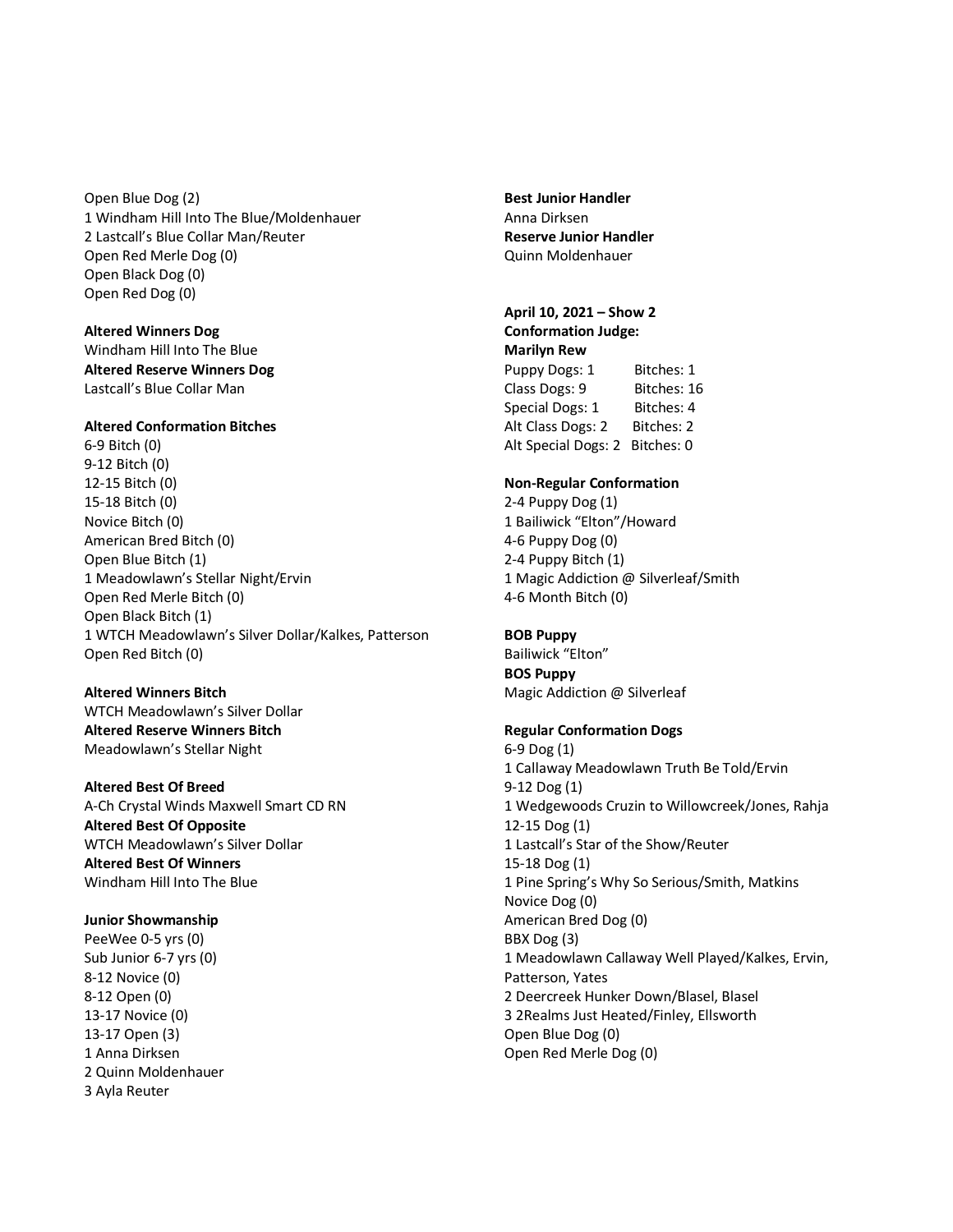Open Black Dog (1) 1 Silvermoon Flash Fire Carmel/Murphy, Oslie Open Red Dog (1) 1 Zerlahn Time Travels On/Glanzer

**Winners Dog** Meadowlawn Callaway Well Played **Reserve Winners Dog** Zerlahn Time Travels On

# **Regular Conformation Bitches**

6-9 Bitch (4) 1 Meadowlawn Ninebark Wondrous of Callaway/Kalkes, Patterson, Ervin, Yates 2 Cattail Ridge Love to Love Her/Wersinger 3 Outlandish Wedgewood Bound For Heaven/Revier, 4 Callaway Meadowlawn Dare to Dream/Ervin Kupfer-Johnson 9-12 Bitch (2) 1 Bailiwick Pop-A-Razzi/Howard 2 Meadowlawn Ninebark Muddy Puddles/Kalkes, Patterson, Yates 12-15 Bitch (1) 1 Lastcall's Flower Power/Gorman, Kammueller 15-18 Bitch (0) Novice Bitch (0) American Bred Bitch (3) 1 Artemisia Spring Fever Radioactive/Wersinger 2 Starpoint's Time To Sing/Mickelson 3 Laconia Buff Cap X-Factor/Kindred BBX Bitch (2) 1 Deercreek Star Pupil/Blasel, Blasel 2 Lastcall's Time For Me To Fly/Gorman, Kammueller Open Blue Bitch (3) 1 Meadowlawn Peek-A-Boo/Hecksel, Kalkes 2 Starpoint Ever and Ever/Gimzo 3 Navrock RS Whisky Chick/Geisinger Open Red Merle Bitch (1) Cattail Ridge Happy Go Lucky/Wersinger Open Black Bitch (0) Open Red Bitch (0)

**Winners Bitch**  Meadowlawn Peek-A-Boo **Reserve Winners Bitch** Cattail Ridge Happy Go Lucky **Best Of Breed** Ch Ninebark Boldy Go/Kalkes, Yates, Patterson **Best Of Opposite** Meadowlawn Peek-A-Boo **Best Of Winners** Meadowlawn Callaway Well Played

## **Altered Conformation Dogs**

6-9 Dog (0) 9-12 Dog (0) 12-15 Dog (0) 15-18 Dog (0) Novice Dog (0) American Bred Dog (0) BBX Dog (0) Open Blue Dog (2) 1 Windham Hill Into The Blue/Moldenhauer 2 Lastcall's Blue Collar Man/Reuter Open Red Merle Dog (0) Open Black Dog (0) Open Red Dog (0)

#### **Altered Winners Dog**

Lastcall's Blue Collar Man **Altered Reserve Winners Dog** Windham Hill Into The Blue

## **Altered Conformation Bitches**

6-9 Bitch (0) 9-12 Bitch (0) 12-15 Bitch (0) 15-18 Bitch (0) Novice Bitch (0) American Bred Bitch (0) Open Blue Bitch (1) 1 Meadowlawn's Stellar Night/Ervin Open Red Merle Bitch (0) Open Black Bitch (1) 1 WTCH Meadowlawn's Silver Dollar/Kalkes, Patterson Open Red Bitch (0)

# **Altered Winners Bitch**

WTCH Meadowlawn's Silver Dollar **Altered Reserve Winners Bitch** Meadowlawn's Stellar Night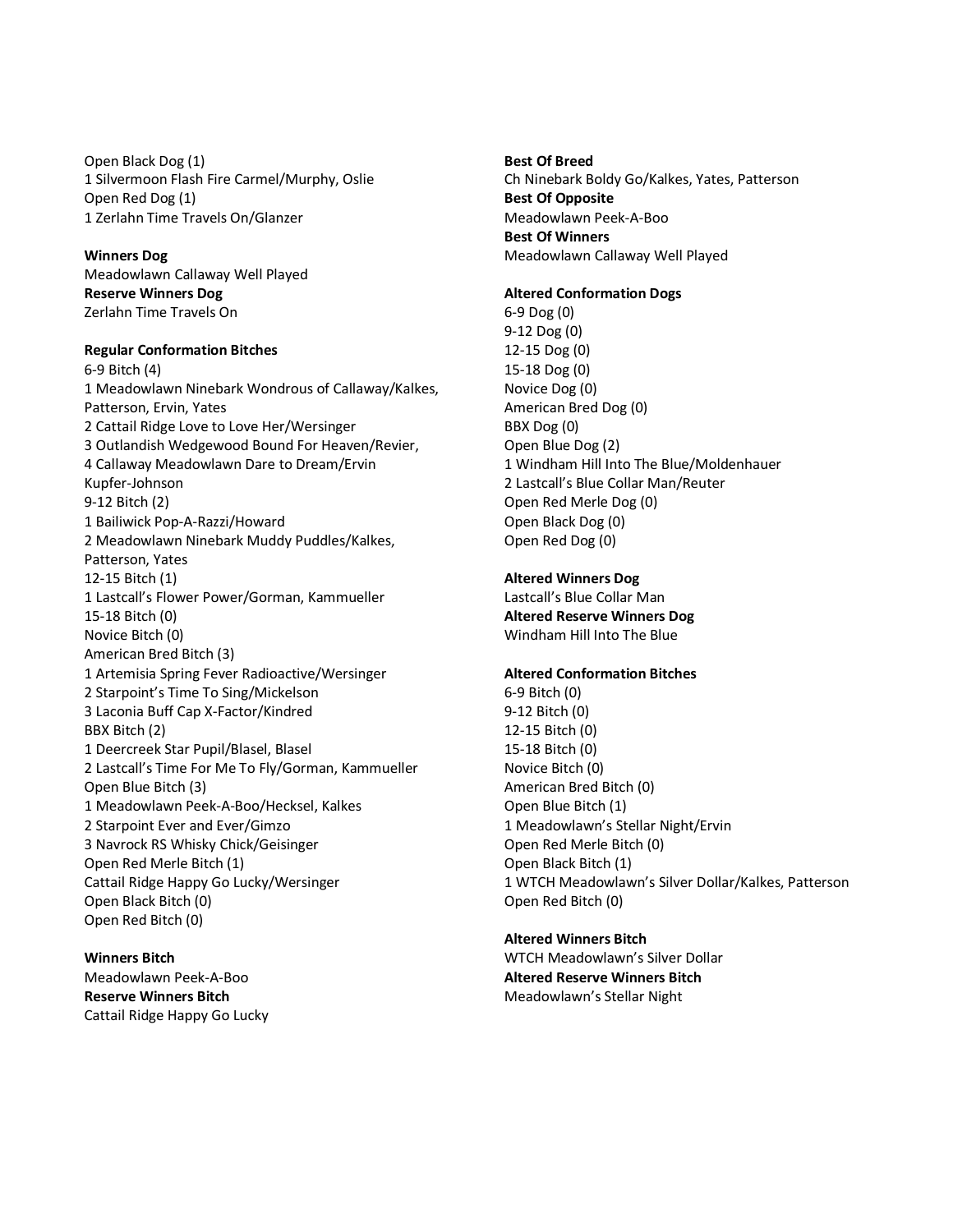**Altered Best Of Breed** A-Ch Crystal Winds Maxwell Smart CD RN **Altered Best Of Opposite** WTCH Meadowlawn's Silver Dollar **Altered Best Of Winners** Lastcall's Blue Collar Man

## **Junior Showmanship**

PeeWee 0-5 yrs (0) Sub Junior 6-7 yrs (0) 8-12 Novice (0) 8-12 Open (0) 13-17 Novice (0) 13-17 Open (3) 1 Quinn Moldenhauer 2 Anna Dirksen 3 Ayla Reuter

# **Best Junior Handler**

Quinn Moldenhauer **Reserve Junior Handler** Anna Dirksen

# **April 10, 2021 – Show 3 Conformation Judge:**

**Kathy Mackai** Puppy Dogs: 1 Bitches: 1 Class Dogs: 7 Bitches: 15 Special Dogs: 1 Bitches: 4 Alt Class Dogs: 2 Bitches: 2 Alt Special Dogs: 2 Bitches: 0

# **Non-Regular Conformation**

2-4 Puppy Dog (1) 1 Bailiwick "Elton"/Howard 4-6 Puppy Dog (0) 2-4 Puppy Bitch (1) 1 Magic Addiction @ Silverleaf/Smith 4-6 Month Bitch (0)

## **BOB Puppy**

Bailiwick "Elton" **BOS Puppy** Magic Addiction @ Silverleaf

# **Regular Conformation Dogs**

6-9 Dog (1) 1 Callaway Meadowlawn Truth Be Told/Ervin 9-12 Dog (1) 1 Wedgewoods Cruzin to Willowcreek/Jones, Rahja 12-15 Dog (1) 1 Lastcall's Star of the Show/Reuter 15-18 Dog (1) 1 Pine Spring's Why So Serious/Smith, Matkins Novice Dog (0) American Bred Dog (0) BBX Dog (1) 1 2Realms Just Heated/Finley, Ellsworth Open Blue Dog (0) Open Red Merle Dog (0) Open Black Dog (1) 1 Silvermoon Flash Fire Carmel/Murphy, Oslie Open Red Dog (1) 1 Zerlahn Time Travels On/Glanzer

# **Winners Dog**

2Realms Just Heated **Reserve Winners Dog** Callaway Meadowlawn Truth Be Told

## **Regular Conformation Bitches**

6-9 Bitch (4) 1 Meadowlawn Ninebark Wondrous of Callaway/Kalkes, Patterson, Ervin, Yates 2 Cattail Ridge Love to Love Her/Wersinger 3 Outlandish Wedgewood Bound For Heaven/Revier, 4 Callaway Meadowlawn Dare to Dream/Ervin Kupfer-Johnson 9-12 Bitch (2) 1 Bailiwick Pop-A-Razzi/Howard 2 Meadowlawn Ninebark Muddy Puddles/Kalkes, Patterson, Yates 12-15 Bitch (1) 1 Lastcall's Flower Power/Gorman, Kammueller 15-18 Bitch (0) Novice Bitch (0) American Bred Bitch (2) 1 Starpoint's Time To Sing/Mickelson 2 Laconia Buff Cap X-Factor/Kindred BBX Bitch (1) 1 Lastcall's Time For Me To Fly/Gorman, Kammueller Open Blue Bitch (3) 1 Meadowlawn Peek-A-Boo/Hecksel, Kalkes 2 Starpoint Ever and Ever/Gimzo 3 Navrock RS Whisky Chick/Geisinger